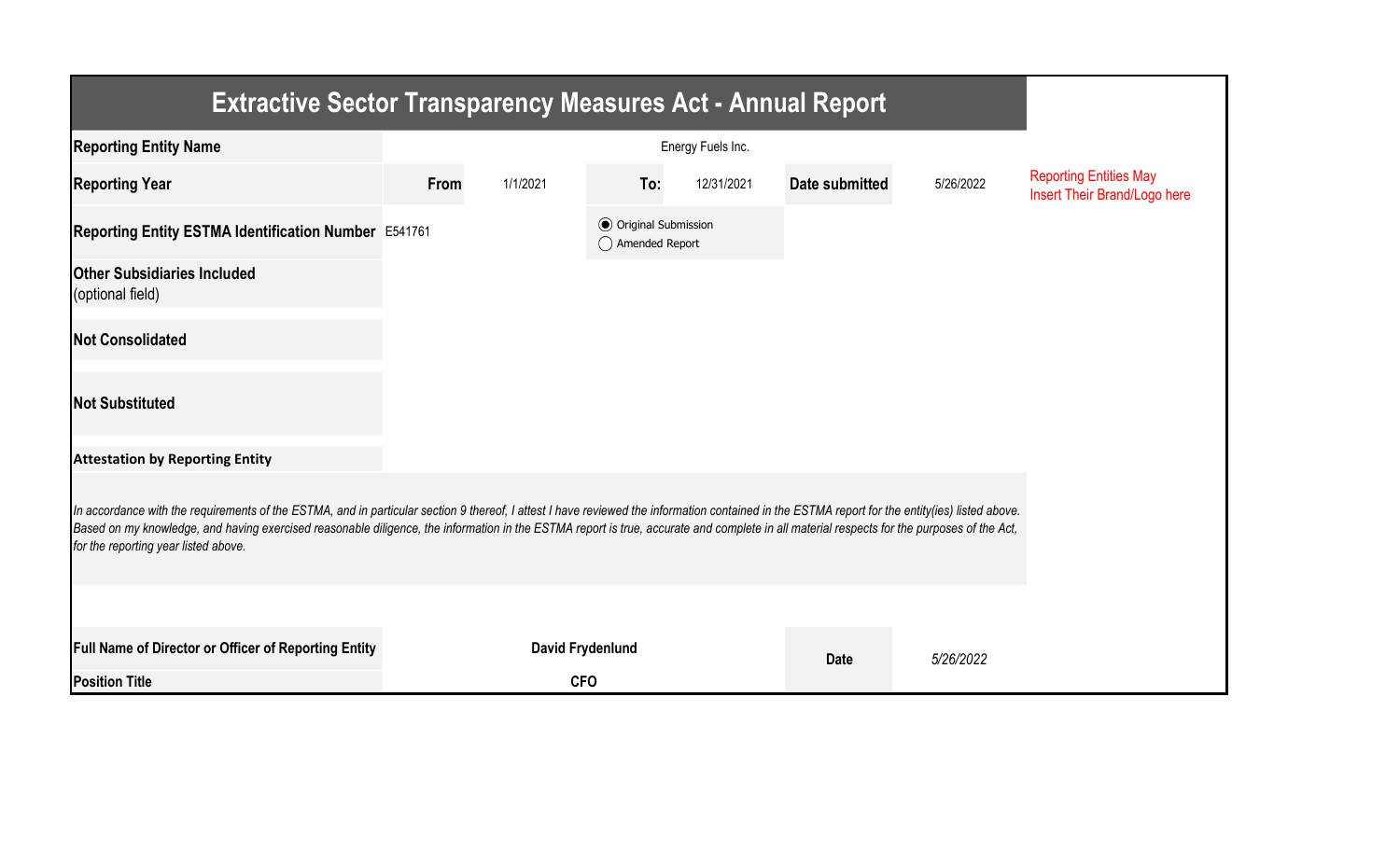| <b>Extractive Sector Transparency Measures Act - Annual Report</b>                                                                                                 |                                                          |                                                                                 |              |            |                            |                                |                          |                  |                                               |                                      |                     |  |  |
|--------------------------------------------------------------------------------------------------------------------------------------------------------------------|----------------------------------------------------------|---------------------------------------------------------------------------------|--------------|------------|----------------------------|--------------------------------|--------------------------|------------------|-----------------------------------------------|--------------------------------------|---------------------|--|--|
| <b>Reporting Year</b><br><b>Reporting Entity Name</b><br><b>Reporting Entity ESTMA</b><br><b>Identification Number</b><br><b>Subsidiary Reporting Entities (if</b> | From:<br>1/1/2021<br>To:<br>Energy Fuels Inc.<br>E541761 |                                                                                 |              | 12/31/2021 | Currency of the Report USD |                                |                          |                  |                                               |                                      |                     |  |  |
| necessary)                                                                                                                                                         | <b>Payments by Payee</b>                                 |                                                                                 |              |            |                            |                                |                          |                  |                                               |                                      |                     |  |  |
| <b>Country</b>                                                                                                                                                     | Payee Name <sup>1</sup>                                  | Departments, Agency, etc<br>within Payee that Received<br>Payments <sup>2</sup> | <b>Taxes</b> | Royalties  | Fees                       | <b>Production Entitlements</b> | <b>Bonuses</b>           | <b>Dividends</b> | Infrastructure<br><b>Improvement Payments</b> | <b>Total Amount paid to</b><br>Payee | Notes <sup>34</sup> |  |  |
| United States of America                                                                                                                                           | State of Arizona                                         | Arizona Department of<br><b>Environmental Quality</b>                           | $\omega$     | $\sim$     | 270,000                    | $\sim$                         | $\blacksquare$           | $\sim$           | $\sim$                                        | 270,000                              |                     |  |  |
| United States of America                                                                                                                                           | National Government of the<br><b>United States</b>       | Bureau of Land Management                                                       | $\sim$       | $\sim$     | 400,000                    | $\sim$                         | $\overline{\phantom{a}}$ | $\sim$           | $\sim$                                        | 400,000                              |                     |  |  |
| United States of America                                                                                                                                           | National Government of the<br><b>United States</b>       | Bureau of Land Management -<br>SLC                                              | $\sim$       | $\sim$     | 110,000                    | $\sim$                         | $\blacksquare$           | $\sim$           | $\sim$                                        | 110,000                              |                     |  |  |
| United States of America                                                                                                                                           | State of Utah                                            | Division of Waste Management<br>and Radiation Control                           | $\sim$       | $\sim$     | 110,000                    | $\sim$                         | $\overline{\phantom{a}}$ | $\sim$           | $\sim$                                        | 110,000                              |                     |  |  |
| United States of America                                                                                                                                           | County of Johnson, Wyoming                               | Johnson County Treasurer                                                        | 170,000      | $\sim$     | $\sim$                     | $\sim$                         | $\sim$                   | $\sim$           | $\sim$                                        | 170,000                              |                     |  |  |
| United States of America                                                                                                                                           | County of San Juan, Utah                                 | San Juan County Treasurer                                                       | 350,000      | $\sim$     | $\sim$                     | $\sim$                         | $\sim$                   | $\sim$           | $\sim$                                        | 350,000                              |                     |  |  |
| United States of America                                                                                                                                           | National Government of the<br><b>United States</b>       | U.S. Department of Energy                                                       | $\sim$       | $\sim$     | 110,000                    | $\sim$                         | $\omega$                 | $\sim$           | $\sim$                                        | 110,000                              |                     |  |  |
| United States of America                                                                                                                                           | State of Utah                                            | Utah Trust Lands Administration                                                 | $\sim$       | $\sim$     | 120,000                    | $\sim$                         |                          |                  | $\sim$                                        | 120,000                              |                     |  |  |
| United States of America                                                                                                                                           | State of Wyoming                                         | Wyoming Dept of Environmental<br>Quality                                        | $\sim$       | $\sim$     | 110,000                    | $\omega_{\rm{eff}}$            | $\omega$                 | $\sim$           | $\sim$                                        | 110,000                              |                     |  |  |
|                                                                                                                                                                    |                                                          |                                                                                 |              |            |                            |                                |                          |                  |                                               |                                      |                     |  |  |
|                                                                                                                                                                    |                                                          |                                                                                 |              |            |                            |                                |                          |                  |                                               |                                      |                     |  |  |
|                                                                                                                                                                    |                                                          |                                                                                 |              |            |                            |                                |                          |                  |                                               |                                      |                     |  |  |
|                                                                                                                                                                    |                                                          |                                                                                 |              |            |                            |                                |                          |                  |                                               |                                      |                     |  |  |
|                                                                                                                                                                    |                                                          |                                                                                 |              |            |                            |                                |                          |                  |                                               |                                      |                     |  |  |
|                                                                                                                                                                    |                                                          |                                                                                 |              |            |                            |                                |                          |                  |                                               |                                      |                     |  |  |
|                                                                                                                                                                    |                                                          |                                                                                 |              |            |                            |                                |                          |                  |                                               |                                      |                     |  |  |
|                                                                                                                                                                    |                                                          |                                                                                 |              |            |                            |                                |                          |                  |                                               |                                      |                     |  |  |
|                                                                                                                                                                    |                                                          |                                                                                 |              |            |                            |                                |                          |                  |                                               |                                      |                     |  |  |
|                                                                                                                                                                    |                                                          |                                                                                 |              |            |                            |                                |                          |                  |                                               |                                      |                     |  |  |
|                                                                                                                                                                    |                                                          |                                                                                 |              |            |                            |                                |                          |                  |                                               |                                      |                     |  |  |
| <b>Additional Notes:</b>                                                                                                                                           |                                                          |                                                                                 |              |            |                            |                                |                          |                  |                                               |                                      |                     |  |  |